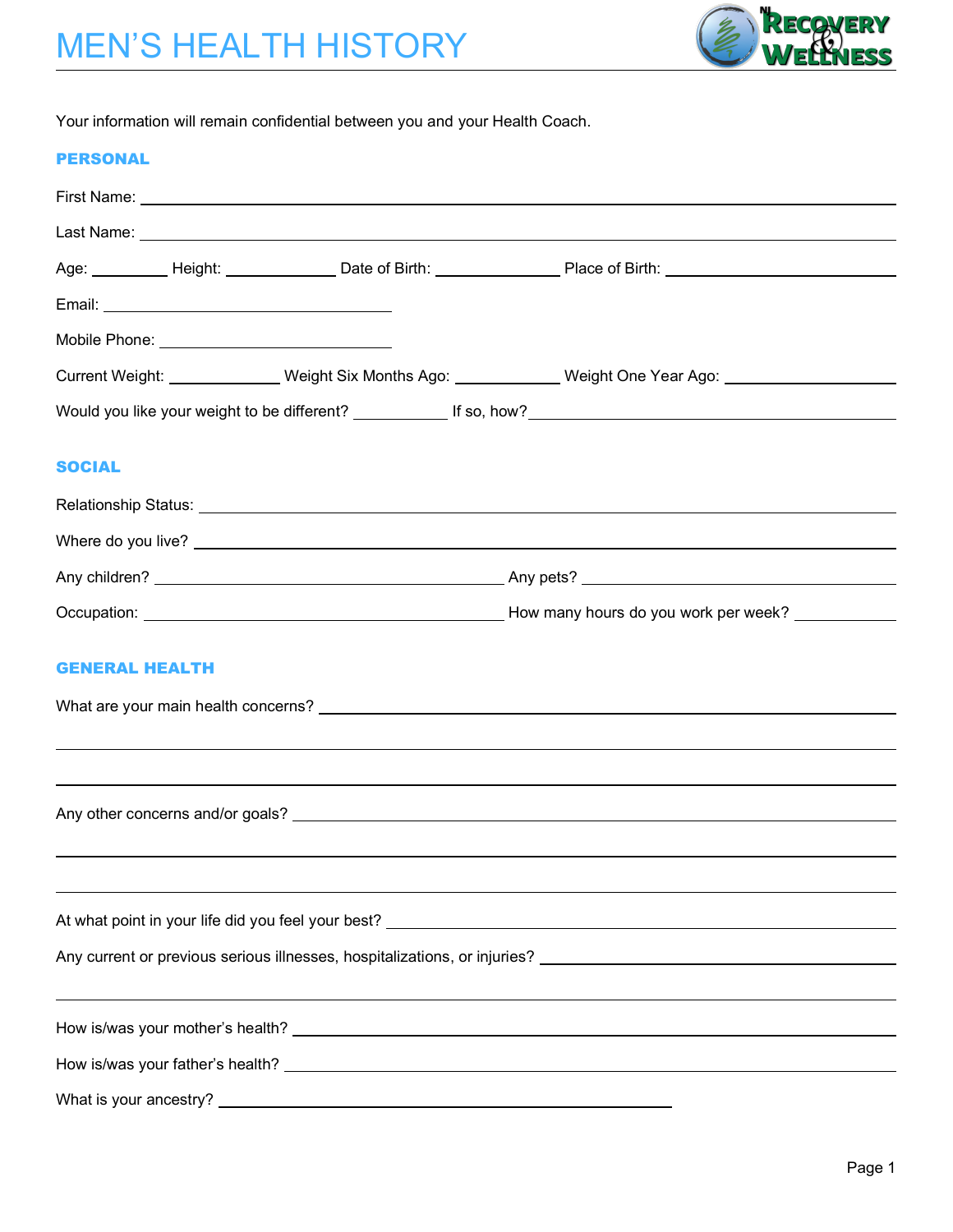# MEN'S HEALTH HISTORY

#### **GENERAL HEALTH (continued)**

|                                                                                  | How many hours do you sleep per night? |
|----------------------------------------------------------------------------------|----------------------------------------|
| Do you wake up during the night? If so, why? ___________________________________ |                                        |
|                                                                                  |                                        |
|                                                                                  |                                        |
|                                                                                  |                                        |
|                                                                                  |                                        |

#### MEDICAL

| List all supplements or medications: |  |
|--------------------------------------|--|
|--------------------------------------|--|

Are you involved with any healers, helpers, or therapies?

What role do sports and exercise play in your life?

### FOOD

|                                             |       |                                                                                                            | Will your family and friends be supportive of your desire to make food and/or lifestyle changes? |         |  |
|---------------------------------------------|-------|------------------------------------------------------------------------------------------------------------|--------------------------------------------------------------------------------------------------|---------|--|
|                                             |       | Do you cook? __________________________What percentage of your food is home-cooked? ______________________ |                                                                                                  |         |  |
|                                             |       |                                                                                                            | Where does your non-home-cooked food come from? ________________________________                 |         |  |
| What foods do you typically eat these days? |       |                                                                                                            |                                                                                                  |         |  |
| Breakfast                                   | Lunch | Dinner                                                                                                     | Snacks                                                                                           | Liquids |  |
|                                             |       |                                                                                                            |                                                                                                  |         |  |
|                                             |       |                                                                                                            |                                                                                                  |         |  |
|                                             |       |                                                                                                            |                                                                                                  |         |  |
| <b>FOOD</b> (continued)                     |       |                                                                                                            |                                                                                                  |         |  |
|                                             |       |                                                                                                            | Do you crave sugar, coffee, or cigarettes? Do you have any other major addictions?               |         |  |

What do you think is the most important thing you should change about your diet to improve your health?